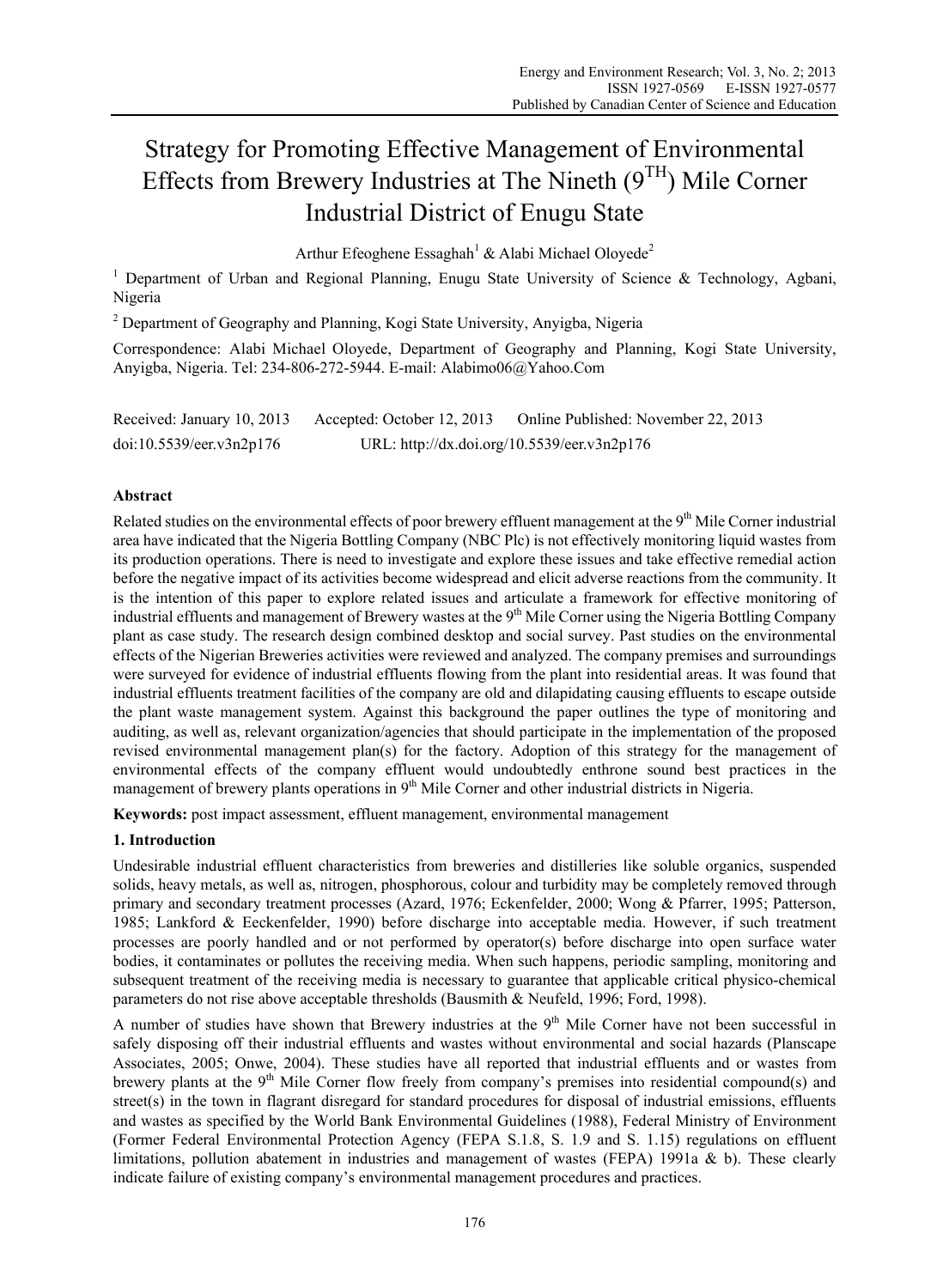It is the intention of this paper to explore related issues and articulate a framework for effective monitoring of industrial effluents and management of Brewery wastes at the  $9<sup>th</sup>$  Mile Corner using the Nigeria Bottling Company plant as case study. The rest of the paper is structured into four parts. Section 2.0 examines the study area and methodology while the direct and indirect effects of the poor disposal of the company's effluents are discussed in section 3.0. Section 4.0 determines and outlines the structure and essential features of the management strategy for enthroning effectiveness in the monitoring of environmental effects of the NB Plc plant at the 9th Mile Corner and the study is concluded in section 5.0.

#### **2. Area of Study and Research Methodology**

The Nineth Mile Corner is one of the fastest growing settlements in Enugu State. The 2006 population census put its population at 25,000 people. From its beginning as a transit camp for travelers between the eastern and the northern regions of Nigeria in the early 1930, it has developed into a sprawling industrial settlement locating important industries like the Nigerian Brewery Plc Plant, AMA Brewery Plant, Seven-Up Bottling Company Production Plant, Nigeria Bottling (NB) Company Plant and other associated concerns. Increasingly a sizeable number of medium and high income earners have relocated from Enugu urban to the area. It is today the industrial hob of Enugu State with bustling environmental and social activities and a revenue spinner for Udi Local Government Council, Enugu State and Federal Governments in Nigeria. Unfortunately, its environmental resources like Ajali River (the Ajalli River is the only source of water for domestic and agricultural purposes), vegetation and soils are being degraded by industrial effluents from the various Brewery plants in the area. There is need to protect these vital ecological resources from degradation by industrial effluents and wastes in order to ensure sustainable socio-economic development and ecological integrity of biological environments in the area.

The research design combined desktop and social survey. Past studies on the environmental effects of the NB Plc plant including a post-impact assessment study of the company's effluents management by Planscape and Associates (2005), Essaghah and Ugwu (2010) and AMA Brewery Plant Environmental Impact Assessment (EIA) report were examined to determine the company's environmental commitments and undertakings vis-à-vis environmental regulations and standards regarding management of effluents and industrial wastes. Thereafter the company premises and surroundings were surveyed for evidence of industrial effluents flowing from the plant into residential compound(s), streets and surface water bodies. Finally the company's staff and residents of the area were interviewed to determine why NB Plc plant's effluents are allowed to flow freely through dense residential neighbourhood(s).

# **3. Direct and Indirect Effects of Poor Disposal of Industrial Effluents from the Nigerian Bottling Company Plant at the 9th Mile Corner**

Laboratory analysis of physico-chemical and micro-biological parameters of collected water and soil samples by Planscape and Associates (2005) revealed that values of critical portable water parameters were found to be above maximum thresholds. Critical parameters like Conductivity, Total Solids (TSS), Sulphates  $(SO<sub>4</sub><sup>2</sup>)$ Manganese (Mn), Coliform were found not to be within World Health Organization (WHO) permissible limits. It was revealed that numerical values of metallic cations in the effluent samples were high for calcium, sodium, magnesium, potassium, copper and zinc ranging between 200–250 mg/l and 897.64 mg/L – 906.60 mg/L for substances like sulphates. Total microbial plant counts were found to range between 29mg/L – 49.0 mg/L. A similar study by Essaghah and Ugwu (2008) indicated that no significant differences between values of physico-chemical and micro-biological parameters of the 2005 study by Planscape & Associates. In particular conductivity and sulphates values were found to significantly higher ranging between 1.2–2.3 x  $10^3 \mu/m^3$  and 901.2–1107 mg/L respectively. Also values of manganese, nitrates and total solids were found to be extremely high ranging from 150–380 mg/L. Effluent samples were found to be highly pungent with intense colouration.

Considering the deleterious and destructive effects of sulphate compounds on ordinary concrete and sand-crete blocks as used for the construction of residential and industrial buildings in the area, there are indications that the strength of some building foundations may have been affected. Similarly considering the effect of heavy metallic cations on the leaching of soil nutrients and related soil fertility, declining yield of farmed crops in the area was implicated. For a water body that was found to be highly conductive (that is, with high conductivity), contamination of Ajalli River by Brewery effluents and other industrial activities in the area cannot be underestimated.

It was not surprising therefore that a number of direct and indirect effects or impacts were identified (Table 1).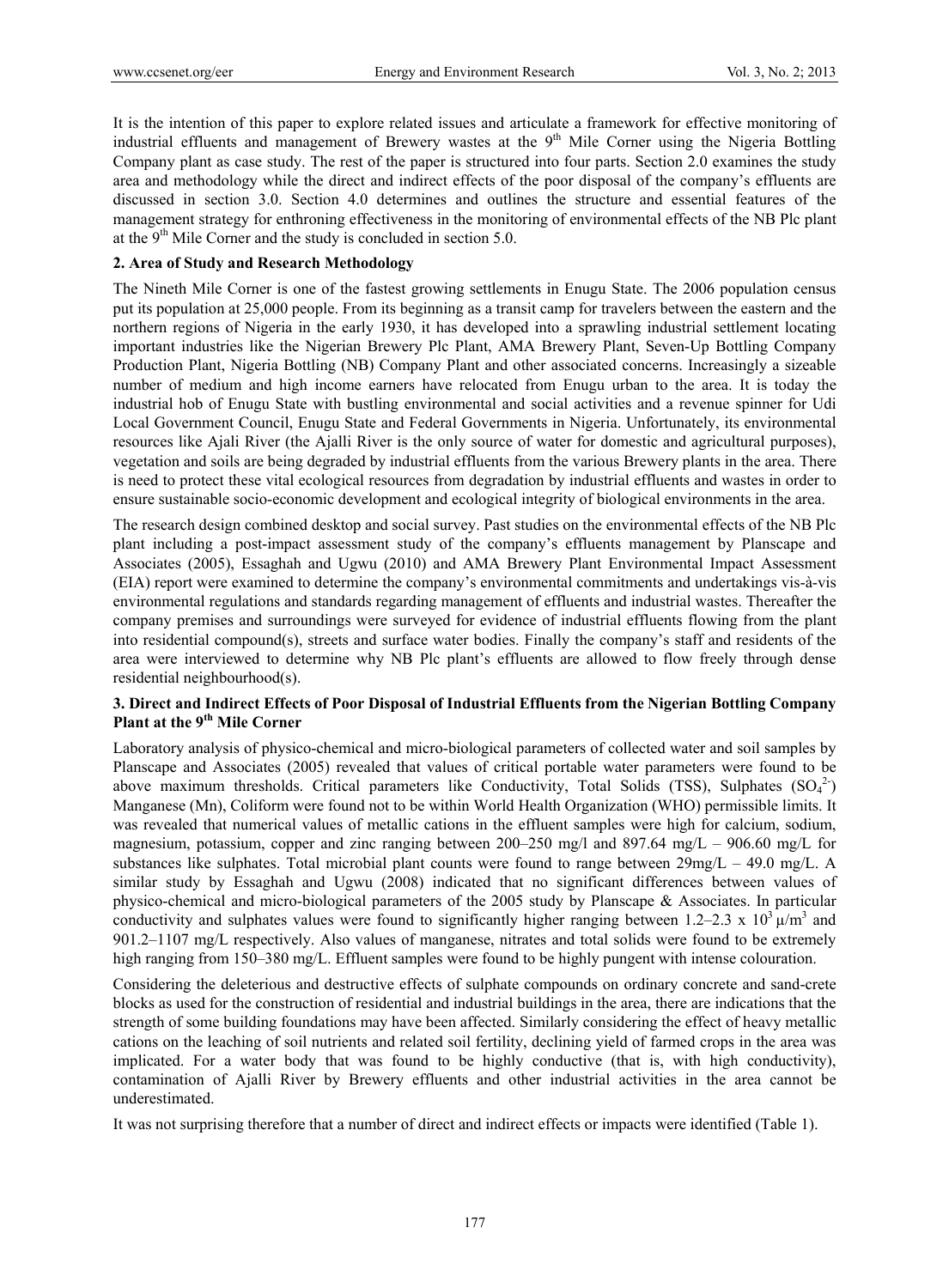| S/N             | <b>Direct Effects</b>                                          | <b>Indirect Effects</b>                                           |
|-----------------|----------------------------------------------------------------|-------------------------------------------------------------------|
| $\mathbf{i}$ .  | Contamination of the air in the building                       | Weakening of building foundation(s) and cement                    |
|                 | and outdoor environment(s)                                     | screed floor(s) of nearby buildings.                              |
| ii.             | Progressive development of earth gullies across<br>compound(s) | Weakening of structural stability of buildings                    |
| iii.            | Contamination of soil and surface water                        | Increased building maintenance cost and incurred                  |
|                 | bodies (the Ajalli River is implicated)                        | medical bills directly related to effects of the<br>effluent; and |
| 1V <sub>1</sub> |                                                                | Enhanced financial, emotional and psychological<br>problems       |
|                 |                                                                |                                                                   |

Table 1. Some direct and indirect effects of the NBC plc effluents

Source: Planscape & Associates (2005), Essaghah & Ugwu (2008).

Table 1 shows that the direct effects of the NB Plc effluents are not limited and localized but widespread affecting air, surface and underground water bodies negatively while the indirect effects represent social, economic, emotional and health costs to individuals and the entire section of the residents living near the plant. A participatory rapid appraisal (RAP) study by Essaghah and Ugwu in 2008 also showed that residents living near the production plant complained of the effluents from the brewery destroying their building foundations, polluting their sources of domestic water and accelerated corrosion of building walls, roofing sheets, utility pipelines and structures. It was also observed that most of these complaints were localized since residents living far away (more than 200 m) from the plant showed indifference. On the aggregate level 65% of residents interviewed corroborated these assertion(s), while majority of company staff surveyed refuted these allegations. It was argued by residents that the company industrial effluents treatment facilities are too old and dilapidating thereby allowing poorly treated waste water escape out of the plant production waste management system.

Management staff of the company maintained that all effluents of the factory are treated before disposal and as such, the said effects could not have resulted from its industrial waste operations. All these indicate that the management of brewery plants at the  $9<sup>th</sup>$  Mile Corner appears not to be monitoring the effluents from its industrial operations to mitigate the adverse impacts of their production activities. There is a clear need to start doing so before the negative impacts from plant production activities become widespread and elicit adverse public reactions from host community. This issue is discussed in the next section.

# **4. Organisational Framework for Effective Monitoring and Management of Environmental Effects of Industrial Effluents**

A starting point for effective monitoring of industrial effluents and effective management of the environment effects of the NBC Plc plant production operations is to re-examine, review, revise and update the existing Environmental Management Plans (EMP) drawn up by the Environmental Impact Assessment (EIA) study preparatory to the construction and operational use of the existing plant. All EIA studies recognize that projects' EMP contains all undertakings and commitments for ensuring compliance with regulatory requirements, means for continuous self assessment of the predictive accuracy of impacts, as well as, strategies and procedures for implementing mitigation measures prescribed for identified impacts (FEPA, 1993; World Bank, 1988).

The review, revision and updating of the brewery plants' EMP should be *data driven*. The Nigerian Brewery Plc is a big player in the Nigerian economy in general and Enugu State and Udi Local Government Council Area in particular. It should not shy away from its responsibilities to the host community, the nation at large and the international community by ensuring that its activities conform to best international practices in engineering production operations. The NB Plc should subject the 9<sup>th</sup> Mile Corner Brewery Plant to International Standards Organization ISO 14000 audit scheme based on the Environmental Management Systems EMS 14001 criteria to identify operational inadequacies, deficiencies and lapses in the management of the plant industrial effluents and wastes. Result of this audit should form the basis for drawing up a new EMP for the company's operations and activities.

Monitoring and auditing of EMP address the pertinent question of "how do we assure that the EMP is properly implemented as laid and as agreed"? Tables 2 and 3 summarize the list of agencies/organizations that should be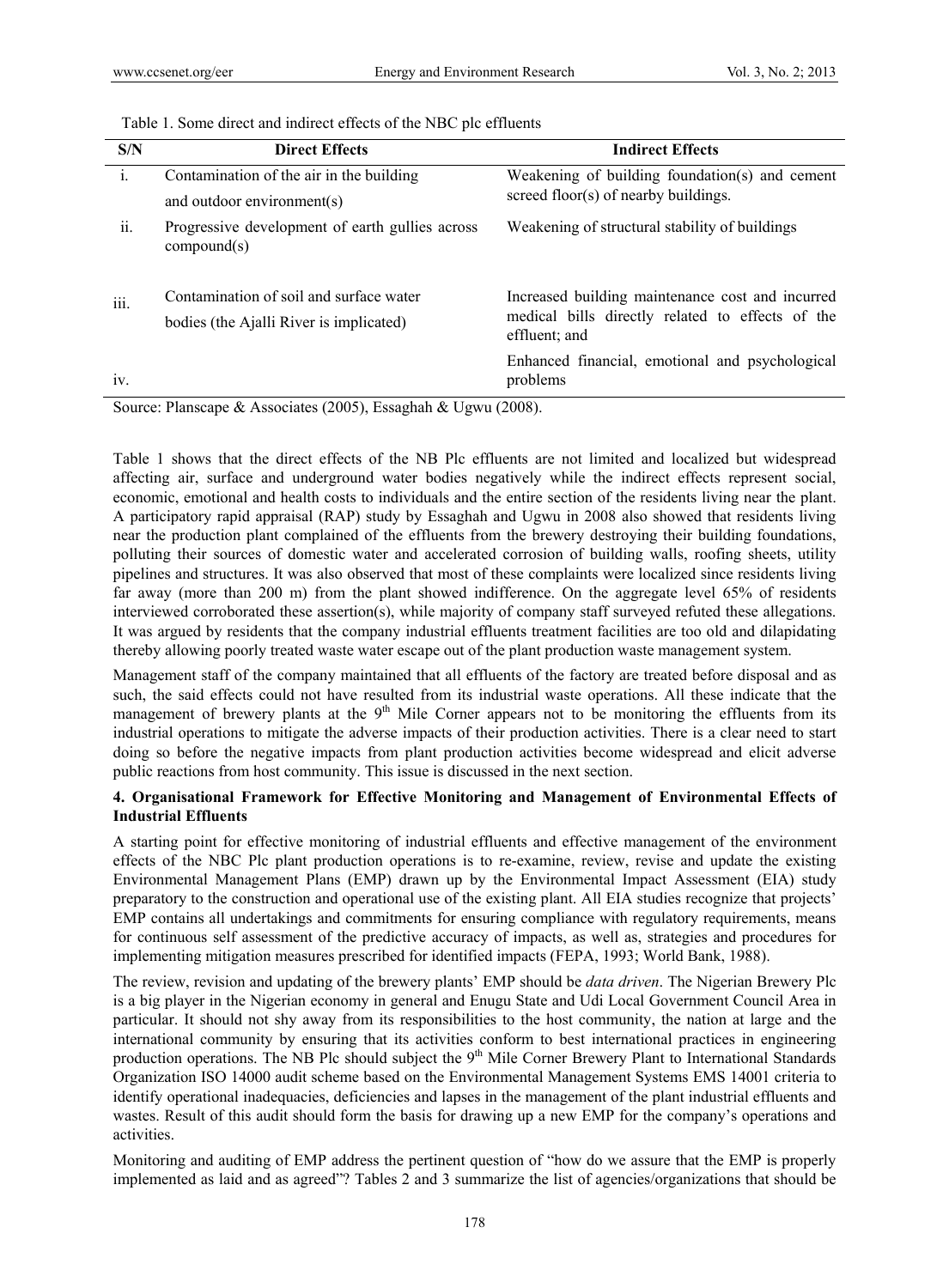involved in the implementation of the revised EMP and the types of monitoring required for its effective implementation respectively. An Environmental Management Plan (EMP) Team should be set up with the sole responsibility of implementing the new waste and environmental management plans. Membership of the EMP management should be drawn from staff of the company with 2 members each selected from EIA consultants and waste management experts to be appointed by Federal Ministry of Environment (FMNEV).

| Table 2. Proposed list of agencies to be responsible for implementing of the new or revised EMP |  |  |  |
|-------------------------------------------------------------------------------------------------|--|--|--|

| S/N         | <b>Agencies/Organization</b>                                               | <b>Status</b> |
|-------------|----------------------------------------------------------------------------|---------------|
| 1.          | Federal Ministry of Environment, Abuja                                     | Regulator     |
| 2.          | Enugu State Waste Management Board                                         | Regulator     |
| 3.          | Enugu State Ministry of Environment                                        | Regulator     |
| 4.          | Enugu State Ministry of Lands, Housing and Urban Development               | Regulator     |
| 5.          | Udi Town Planning Authority                                                | Regulator     |
| 6.          | Nigerian Brewery Management Staff at the 9 <sup>th</sup> Mile Corner Plant | Operator      |
| $7_{\cdot}$ | Community Based Organization(s), Non Governmental Organization (NGOs)      | Observer      |
| 8.          | An EMP Management Team                                                     | Consultant    |

Table 2 above reveals that multi-sectoral and multilateral approaches may be needed to make the implementation of the revised EMP more transparent, accountable and democratic. Involvement of regulatory agencies, and related department NB staff, company consultants and experts, an independent EMP management team, as well as, Non Governmental Organisations (NGOs), Community Based Organisations (CBOs) and development stakeholders/partners will ensure that every aspect and related issues are covered and in the process mainstream sound international best practice.

Table 3. Types of monitoring for the proposed EMP

| S/N | <b>Types of monitoring</b> | <b>Description</b>                                                                                                                                  |
|-----|----------------------------|-----------------------------------------------------------------------------------------------------------------------------------------------------|
| a.  | Effects monitoring         | Repetitive, systematic measurement of environmental<br>parameters in effluents, wastes and emissions                                                |
| b.  | Compliance monitoring      | Periodic sampling or continuous measurement of<br>environmental parameters to ensure that regulatory<br>requirements are observed and standard met. |

Source: Essaghah & Ugwu (2008).

The only way to prevent the company's effluents being disposed off into streets and residential compounds is to ensure that both compliance and effects monitoring are regularly conducted on all operations, tasks activities of the factory (Table 3). Periodic sampling and continuous measurement of environmental parameters will achieve compliance with regulatory requirements as well as, ensure that immediate corrective measures are devised when necessary. Similarly effects monitoring will provide feedbacks on impact predictions, accuracy and effectiveness of mitigation measures including environmental benefits targets contained in the new or revised EMP. In order for these monitoring activities to be effective, the following roles and responsibilities should be assigned to the various stakeholders (Table 4).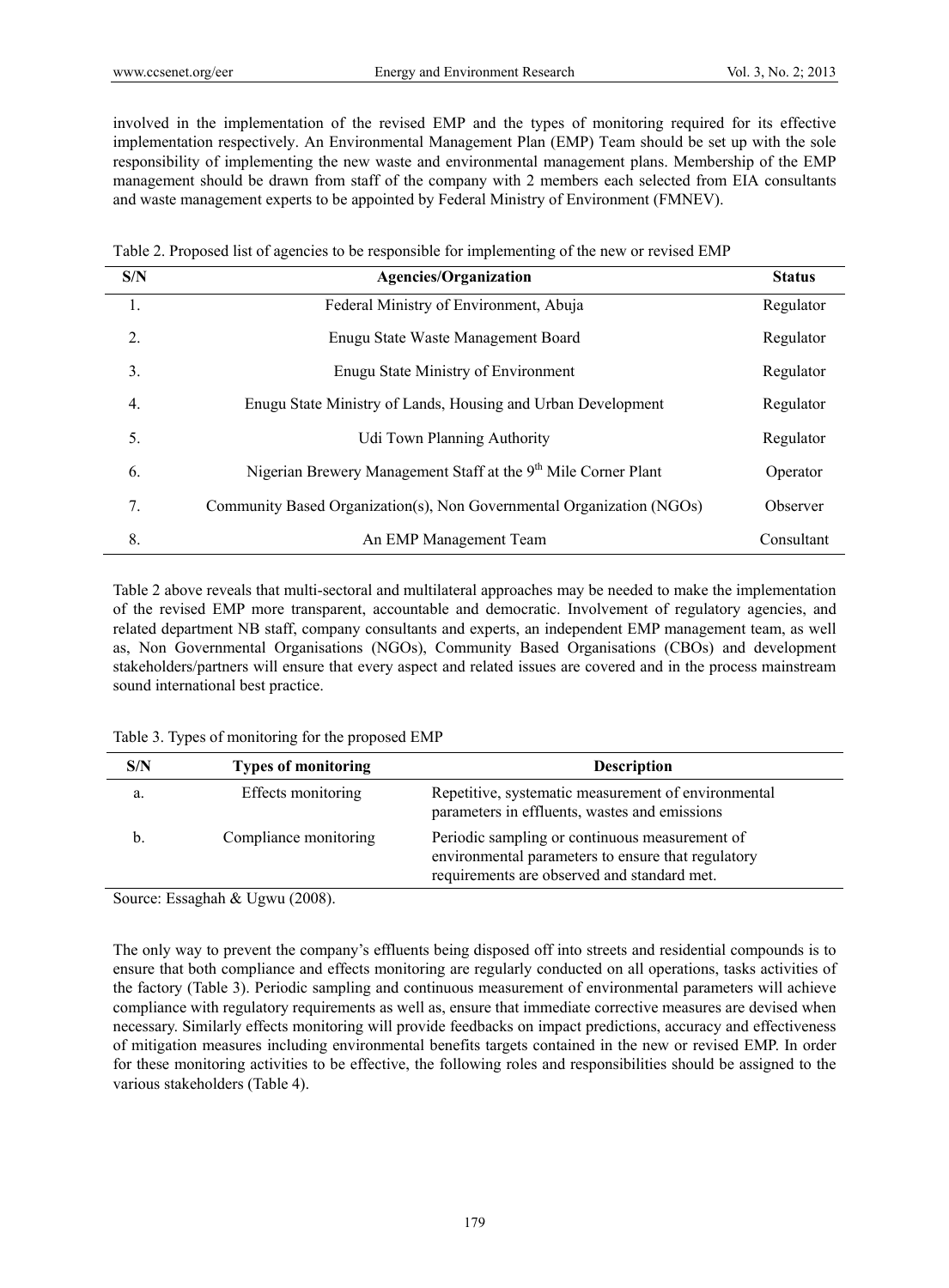| S/N          | <b>Entity</b>                                                                                                                                                                                                 | <b>Role and Responsibilities</b>                                      |
|--------------|---------------------------------------------------------------------------------------------------------------------------------------------------------------------------------------------------------------|-----------------------------------------------------------------------|
| $\mathbf{i}$ | NB Plc Factory EIA Audit team, EMS 14001 Audit<br>consultants, Environmental Management Team (EMP)<br>Team), EIA Consultants, Waste Management Experts<br>and Professionals                                   | Co-ordinate preparation of revised EMP<br>components and endorsement  |
| <i>ii</i>    | Federal Ministry of Environment (FMNEV), Enugu<br>State Ministries of Environment and Lands, Housing and<br>Urban Development                                                                                 | Approval of new EMP                                                   |
| iii          | Proposed EMP Management Team                                                                                                                                                                                  | Implementation of the new EMP                                         |
| iv           | Federal Ministry of Environment (FMNEV) Enugu State<br>Ministries of Environment and Lands, Housing and<br>Urban Development including Enugu State Waste<br>Management Board and Udi Town Planning Authority. | Internal monitoring and auditing of EMP<br>operations and activities. |
| V            | Environmental Management Experts, NGOs, CBOs,<br>(Community Based Organisation), Civil Society,<br><b>Interested Parties and Groups</b>                                                                       | External monitoring and audit of EMP<br>operational activities        |

Table 4. Proposed roles and responsibilities for implementing revised EMP

Table 4 above reveals that the specific role and responsibility that each stakeholder concerned with sustainable management of environmental effects of industrial activities and operations should perform. The proposed NB Plc factory EIA Audit team, the new EMP Management Team and EIA consultants that prepared the existing factory EMP including waste management experts and professionals should jointly collaborate to prepare the new EMP. Regulatory and relevant government agencies should approve the revised EMP after due consultations, panel reviews and considerations. Once new EMP is approved, constituted EMP management team and contractors should implement the environmental management plan. While implementation of the EMP is on-going, the various regulatory and or supervisory agencies of government should monitor and audit relevant tasks and assignments of EMP management team to ensure that results are delivered as scheduled. The role of Non-Governmental Organizations (NGOs), Community Based Organisations (CBOs) and Civil Society cannot be over emphasized in this regard. They should take responsibility for external monitoring and audit of EMP implementation activities and operations. Participation of these stakeholders in project implementation procedures and management of environment effects will promote checks and balances, transparency and accountability, and mainstream best practices in the various waste management operations and activities between the actors involved. Although participation of these stakeholders in the process will undoubtedly cause extra financial burden (which should be borne by the company), no account of money is too much to pay for prudent management of natural ecological capital and resources, as well as, promotion of human welfare in a developing economy like Nigeria.

#### **5. Conclusions**

This paper has examined some environmental, socio-economic and health related issues and problems that has resulted from the poor handling of industrial effluents from Nigeria Bottling Company production plant at the 9<sup>th</sup> Mile Corner. It has also highlighted relevant direct and indirect effects resulting from the poor management of industrial effluent from the plant with a view to mainstreaming a more democratic, multi-sectoral and multi-lateral approach to the management of factory production effluents and ensuing environmental effects at the 9<sup>th</sup> Mile Corner that is fast assuming an industrial district status in Enugu State. To this end, the paper proposed a management strategy for promoting sound and effective monitoring and auditing of the factory's production operations and activities.

Finally, the paper outlines the type of monitoring and auditing, as well as, relevant organization/agencies that should participate in the implementation of the proposed revised environmental management plan(s) for the factory. Adoption of this strategy for the management of environmental effects of the company effluent would undoubtedly enthrone sound best practices in the management of brewery plants operations in  $9<sup>th</sup>$  Mile Corner and other industrial districts in Nigeria.